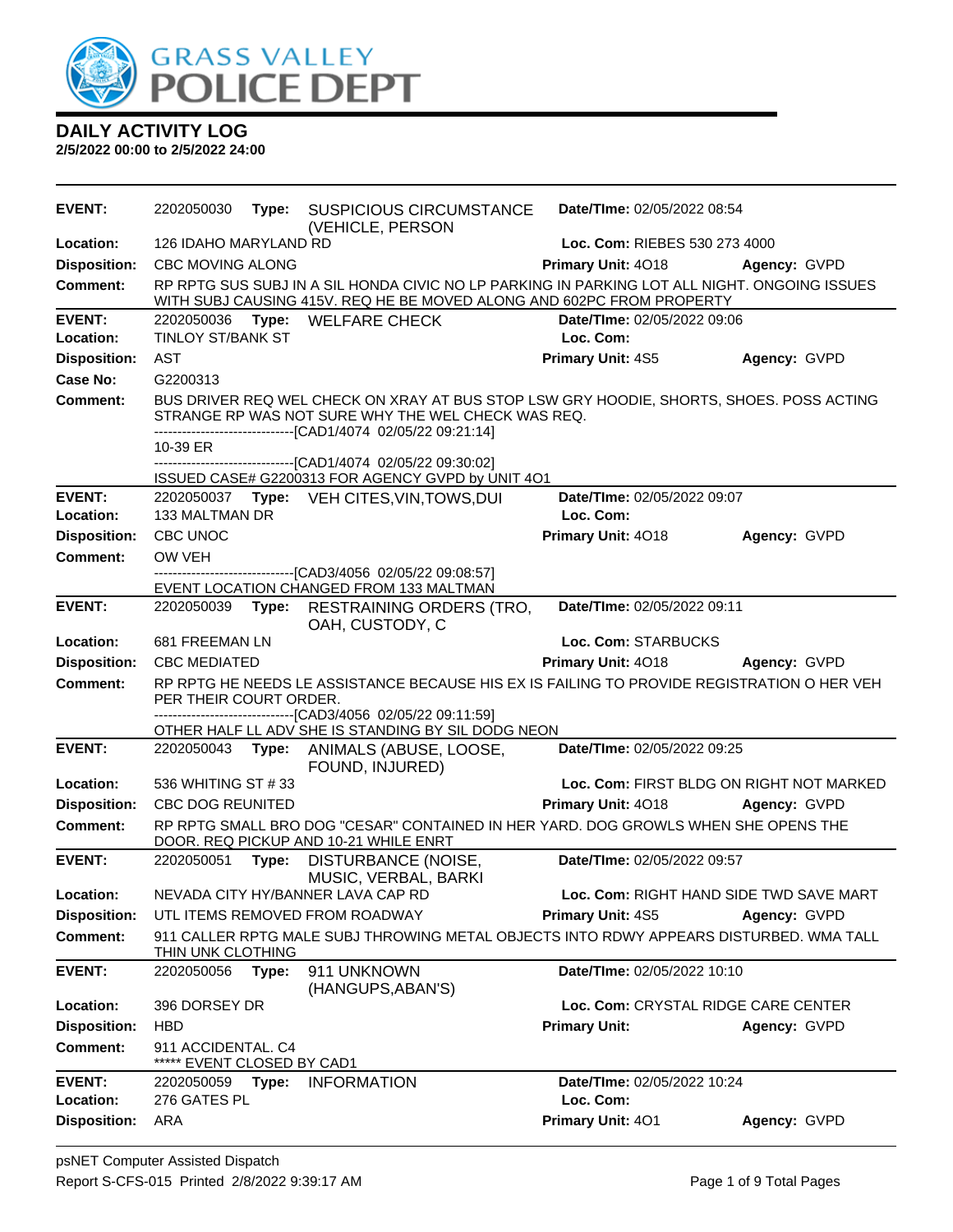

| Case No:            | G2200314                                                                                                                                    |  |                                                                                                                                                                                    |                                    |                                    |
|---------------------|---------------------------------------------------------------------------------------------------------------------------------------------|--|------------------------------------------------------------------------------------------------------------------------------------------------------------------------------------|------------------------------------|------------------------------------|
| Comment:            | EMPLOYEE RPTG SHE WAS ADV TO CALL LE BY 4017 WHEN SUBJ SHOWS UP TO LISTED. SUBJ IS 10-12                                                    |  |                                                                                                                                                                                    |                                    |                                    |
|                     | LOCALLY 10-36F X2.<br>RP ADV SUBJ IS CALM AND WAS IN LOBBY A FEW MINUTES AGO. UNK CLOTHING DESC                                             |  |                                                                                                                                                                                    |                                    |                                    |
|                     |                                                                                                                                             |  | -------------------------------[CAD3/4056 02/05/22 10:43:03]                                                                                                                       |                                    |                                    |
|                     |                                                                                                                                             |  | ISSUED CASE# G2200314 FOR AGENCY GVPD by UNIT 4O1                                                                                                                                  |                                    |                                    |
| <b>EVENT:</b>       |                                                                                                                                             |  | 2202050060 Type: ALL OTHERS                                                                                                                                                        | Date/TIme: 02/05/2022 10:29        |                                    |
| Location:           | NEVADA CITY HY/GLENWOOD RD                                                                                                                  |  |                                                                                                                                                                                    | Loc. Com:                          |                                    |
| <b>Disposition:</b> | <b>CBC</b>                                                                                                                                  |  |                                                                                                                                                                                    | <b>Primary Unit: 4S5</b>           | Agency: GVPD                       |
| <b>Comment:</b>     |                                                                                                                                             |  | OW ISSUE POSS RELATED TO PREVIOUS CFS                                                                                                                                              |                                    |                                    |
|                     |                                                                                                                                             |  | -------------------------------[CAD3/4056 02/05/22 10:29:49]<br>EVENT LOCATION CHANGED FROM NEVADA CITY/GLENWOOD                                                                   |                                    |                                    |
| <b>EVENT:</b>       |                                                                                                                                             |  | 2202050070 Type: SUSPICIOUS CIRCUMSTANCE<br>(VEHICLE, PERSON                                                                                                                       | Date/Time: 02/05/2022 11:10        |                                    |
| Location:           | 275 DORSEY DR                                                                                                                               |  |                                                                                                                                                                                    |                                    | Loc. Com: GRASS VALLEY TERRACE APT |
| <b>Disposition:</b> | <b>CBC MOVING ALONG</b>                                                                                                                     |  |                                                                                                                                                                                    | Primary Unit: 4018 Agency: GVPD    |                                    |
| Comment:            |                                                                                                                                             |  | RP RPG RIGHT INSIDE DRIVEWAY TO RIGHT IS A SIL 4D SEDAN WITH TWO MALES IN IT THATS BEEN THERE<br>FOR AT LEAST 30 MINS WITH THE VEH OFF.                                            |                                    |                                    |
| <b>EVENT:</b>       |                                                                                                                                             |  | 2202050079 Type: 911 UNKNOWN<br>(HANGUPS, ABAN'S)                                                                                                                                  | Date/TIme: 02/05/2022 11:35        |                                    |
| Location:           | 396 DORSEY DR                                                                                                                               |  |                                                                                                                                                                                    | Loc. Com: 14 METERS AT 90 PERCENT  |                                    |
| <b>Disposition:</b> | <b>HBD</b>                                                                                                                                  |  |                                                                                                                                                                                    | <b>Primary Unit:</b>               | Agency: GVPD                       |
| <b>Comment:</b>     |                                                                                                                                             |  | 911 MALE STATING "HELLO" REPEATEDLY NOT ANSWERING<br>-------------------------------[CAD1/4074 02/05/22 11:36:25]                                                                  |                                    |                                    |
|                     |                                                                                                                                             |  | EXTENSIVE HIST AT CRYSTAL RIDGE CARE CENTER. ADV C4 EARLIER TODAY                                                                                                                  |                                    |                                    |
|                     | -------------------------------[CAD1/4074 02/05/22 11:37:39]<br>EVENT LOCATION CHANGED FROM LAT: 39.22797200 LONG: -121.035047 GRASS VALLEY |  |                                                                                                                                                                                    |                                    |                                    |
|                     | -------------------------------[CAD1/4074_02/05/22 11:37:56]                                                                                |  |                                                                                                                                                                                    |                                    |                                    |
|                     | ***** EVENT CLOSED BY CAD1                                                                                                                  |  | SPOKE WITH STAFF WHO WILL TALK TO SUBJ ABOUT THE 911'S                                                                                                                             |                                    |                                    |
| <b>EVENT:</b>       |                                                                                                                                             |  | 2202050085 Type: TRAFFIC ACCIDENT                                                                                                                                                  | Date/TIme: 02/05/2022 12:03        |                                    |
| Location:           | 165 MILL ST                                                                                                                                 |  |                                                                                                                                                                                    | Loc. Com: ACF DEL ORO 530 272 1646 |                                    |
| <b>Disposition:</b> | <b>RPT</b>                                                                                                                                  |  |                                                                                                                                                                                    | <b>Primary Unit: 4K6</b>           | Agency: GVPD                       |
| Case No:            | G2200315                                                                                                                                    |  |                                                                                                                                                                                    |                                    |                                    |
| Comment:            | SEEN. RP CURRENTLY AT PETCO                                                                                                                 |  | 911 CALLER RPTG SHE WAS PARKED NEAR LISTED ON THE SIDE OF RD AND HER VEH WAS SIDE SWIPED.<br>OCC'D BTWN 1100HRS AND 1145HRS. RP LEFT THE AREA AND JUST NOTICED THE DAMAGE. NOTHING |                                    |                                    |
|                     |                                                                                                                                             |  | RP IS IN A 2017 VOLK JETTA LP: 8YLH947<br>-------------------------[CAD3/4056 02/05/22 12:25:03]<br>ISSUED CASE# G2200315 FOR AGENCY GVPD by UNIT 4K6                              |                                    |                                    |
| <b>EVENT:</b>       | 2202050090                                                                                                                                  |  | Type: ATTEMPT TO CONTACT                                                                                                                                                           | Date/TIme: 02/05/2022 12:29        |                                    |
| Location:           | NEAL ST/SO AUBURN ST                                                                                                                        |  |                                                                                                                                                                                    | Loc. Com:                          |                                    |
| <b>Disposition:</b> | UTL                                                                                                                                         |  |                                                                                                                                                                                    | <b>Primary Unit: 4K6</b>           | Agency: GVPD                       |
| Comment:            | 6CCA121                                                                                                                                     |  |                                                                                                                                                                                    |                                    |                                    |
|                     |                                                                                                                                             |  | EVENT LOCATION CHANGED FROM NEAL/SO AUBURN<br>------------------------------[CAD1/4074_02/05/22 12:31:40]                                                                          |                                    |                                    |
|                     |                                                                                                                                             |  | CHP ADV CONFIRMED OUTSTANDING 10851                                                                                                                                                |                                    |                                    |
| <b>EVENT:</b>       |                                                                                                                                             |  | 2202050095 Type: EXTRA PATROL                                                                                                                                                      | Date/TIme: 02/05/2022 13:02        |                                    |
| Location:           | 2297 NEVADA CITY HY                                                                                                                         |  |                                                                                                                                                                                    | Loc. Com:                          |                                    |
| <b>Disposition:</b> | INF LOG PER 4S5                                                                                                                             |  |                                                                                                                                                                                    | <b>Primary Unit:</b>               | Agency: GVPD                       |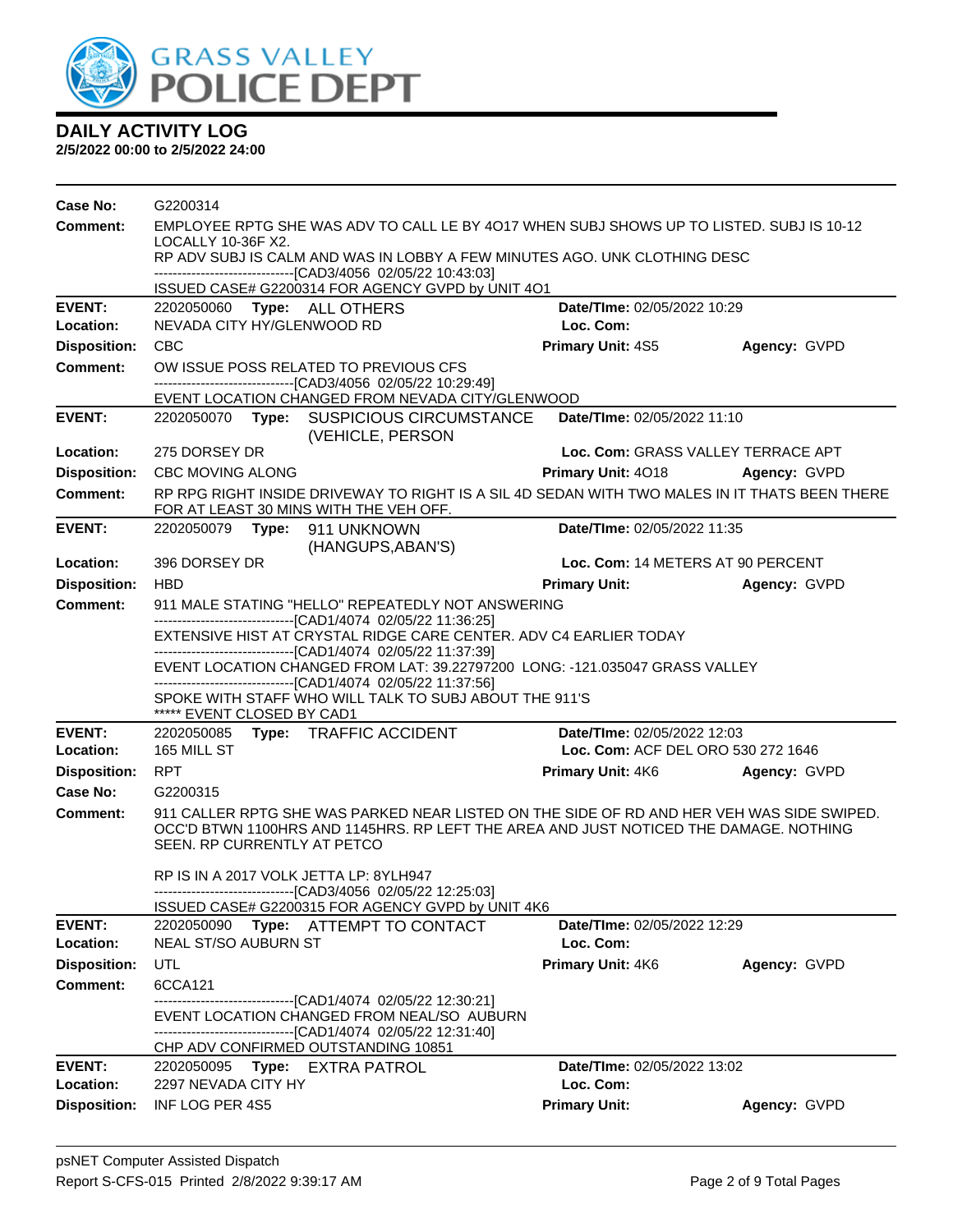

| <b>Comment:</b>            | LEAVE EARLIER.                                                                                                                                                                                                                                         |                                                                                                                                                           | RP REQ EXTRA PATROLS TONIGHT FOR KNOWN MALE TRANSIENT WHO WAS ADV TO LEAVE THE<br>PROPERTY TODAY. RP THINKS SUBJ WILL RETURN TONIGHT AFTER DARK BECAUSE HE LEFT HIS<br>BELONGINGS AND CAMP ON THE PROPERTY. RP STATES SUBJ YELLED AT HER WHEN SHE ASKED HIM TO<br>***** EVENT CLOSED BY CAD1 WITH COMMENT-LOG PER 4S5 |                                                    |                                  |  |  |  |
|----------------------------|--------------------------------------------------------------------------------------------------------------------------------------------------------------------------------------------------------------------------------------------------------|-----------------------------------------------------------------------------------------------------------------------------------------------------------|-----------------------------------------------------------------------------------------------------------------------------------------------------------------------------------------------------------------------------------------------------------------------------------------------------------------------|----------------------------------------------------|----------------------------------|--|--|--|
| <b>EVENT:</b>              | 2202050105                                                                                                                                                                                                                                             | Type:                                                                                                                                                     | <b>DISTURBANCE (NOISE,</b>                                                                                                                                                                                                                                                                                            | <b>Date/Time: 02/05/2022 13:58</b>                 |                                  |  |  |  |
| Location:                  | 681 FREEMAN LN                                                                                                                                                                                                                                         |                                                                                                                                                           | MUSIC, VERBAL, BARKI                                                                                                                                                                                                                                                                                                  | Loc. Com: STARBUCKS                                |                                  |  |  |  |
| <b>Disposition:</b>        | <b>RPT</b>                                                                                                                                                                                                                                             |                                                                                                                                                           |                                                                                                                                                                                                                                                                                                                       | <b>Primary Unit: 401</b>                           | Agency: GVPD                     |  |  |  |
| Case No:                   | G2200316                                                                                                                                                                                                                                               |                                                                                                                                                           |                                                                                                                                                                                                                                                                                                                       |                                                    |                                  |  |  |  |
| Comment:                   |                                                                                                                                                                                                                                                        | RP REQ 10-21 REF COLD 415, ADVISES IT IS NOT RELATED TO THE PREVIOUS CALL HANDLED BY GVPD<br>-------------------------------[CAD1/4074 02/05/22 14:12:15] |                                                                                                                                                                                                                                                                                                                       |                                                    |                                  |  |  |  |
| <b>EVENT:</b>              |                                                                                                                                                                                                                                                        |                                                                                                                                                           | ISSUED CASE# G2200316 FOR AGENCY GVPD by UNIT 4O1<br>2202050118 Type: ATTEMPT TO CONTACT                                                                                                                                                                                                                              | Date/TIme: 02/05/2022 14:39                        |                                  |  |  |  |
| Location:                  | <b>NEAL ST/SO AUBURN ST</b>                                                                                                                                                                                                                            |                                                                                                                                                           |                                                                                                                                                                                                                                                                                                                       | Loc. Com:                                          |                                  |  |  |  |
| <b>Disposition:</b>        | RPT C&R                                                                                                                                                                                                                                                |                                                                                                                                                           |                                                                                                                                                                                                                                                                                                                       | <b>Primary Unit: 4K6</b>                           | Agency: GVPD                     |  |  |  |
| Case No:                   | G2200317                                                                                                                                                                                                                                               |                                                                                                                                                           |                                                                                                                                                                                                                                                                                                                       |                                                    |                                  |  |  |  |
| <b>Comment:</b>            |                                                                                                                                                                                                                                                        |                                                                                                                                                           | --------------------------------[CAD3/4056 02/05/22 14:41:54]<br>VEH CONFIRMED OUTSTANDING W RENO PD<br>--------------------------------[CAD3/4056 02/05/22 14:41:56]                                                                                                                                                 |                                                    |                                  |  |  |  |
|                            |                                                                                                                                                                                                                                                        | EVENT LOCATION CHANGED FROM NEAL/SO AUBURN                                                                                                                |                                                                                                                                                                                                                                                                                                                       |                                                    |                                  |  |  |  |
|                            | --------------------------------[CAD3/4056 02/05/22 15:35:25]<br>ISSUED CASE# G2200317 FOR AGENCY GVPD by UNIT 4K6<br>---------------------------------[CAD3/4056 02/05/22 15:51:17]                                                                   |                                                                                                                                                           |                                                                                                                                                                                                                                                                                                                       |                                                    |                                  |  |  |  |
|                            | TOW ASSIGNED-FISCHERS TOWING, 647 E MAIN ST, GRASS VALLEY, 5302733180,                                                                                                                                                                                 |                                                                                                                                                           |                                                                                                                                                                                                                                                                                                                       |                                                    |                                  |  |  |  |
|                            | -------------------------------[CAD3/4056 02/05/22 15:51:27]<br>10-39 MMM TOWING, ETA 5 MINS<br>--------------------------------[CAD3/4056 02/05/22 16:07:40]                                                                                          |                                                                                                                                                           |                                                                                                                                                                                                                                                                                                                       |                                                    |                                  |  |  |  |
|                            | LOCATE SENT TO RENO PD FOR VIN ENDING IN 6730<br>THEY ARE UPDATING THEIR RECORD FOR VIN ENDING IN 9077 TO SHOW THAT BOTH PLATES WERE<br>RECOVERED BY GVPD BUT VEH IS STILL OUTSTANDING<br>-------------------------------[CAD1/4074 02/05/22 16:16:57] |                                                                                                                                                           |                                                                                                                                                                                                                                                                                                                       |                                                    |                                  |  |  |  |
|                            | VEH ENTERED AS STORED<br>FCN/3702203602768                                                                                                                                                                                                             |                                                                                                                                                           |                                                                                                                                                                                                                                                                                                                       |                                                    |                                  |  |  |  |
| <b>EVENT:</b><br>Location: | 201 EA MAIN ST                                                                                                                                                                                                                                         |                                                                                                                                                           | 2202050120 Type: SUBJECT STOP                                                                                                                                                                                                                                                                                         | Date/TIme: 02/05/2022 14:41<br>Loc. Com: ROBINSONS |                                  |  |  |  |
| <b>Disposition:</b>        | MERGED 2202050125                                                                                                                                                                                                                                      |                                                                                                                                                           |                                                                                                                                                                                                                                                                                                                       | <b>Primary Unit:</b>                               | Agency: GVPD                     |  |  |  |
| <b>Comment:</b>            | <b>FLAGGED DOWN</b>                                                                                                                                                                                                                                    |                                                                                                                                                           |                                                                                                                                                                                                                                                                                                                       |                                                    |                                  |  |  |  |
|                            |                                                                                                                                                                                                                                                        |                                                                                                                                                           | -------------------------[CAD1/4074 02/05/22 15:04:57]<br>EVENT LOCATION CHANGED FROM ROBINSONS GAS STATION<br>***** EVENT CLOSED BY CAD1 WITH COMMENT-2202050125                                                                                                                                                     |                                                    |                                  |  |  |  |
| <b>EVENT:</b>              | 2202050121 Type:                                                                                                                                                                                                                                       |                                                                                                                                                           | <b>WELFARE CHECK</b>                                                                                                                                                                                                                                                                                                  | Date/TIme: 02/05/2022 14:42                        |                                  |  |  |  |
| Location:                  | 155 GLASSON WY                                                                                                                                                                                                                                         |                                                                                                                                                           |                                                                                                                                                                                                                                                                                                                       | <b>HOSPITAL</b>                                    | Loc. Com: SIERRA NEVADA MEMORIAL |  |  |  |
| <b>Disposition:</b>        | CBC 98T NEG 11550                                                                                                                                                                                                                                      |                                                                                                                                                           |                                                                                                                                                                                                                                                                                                                       | Primary Unit: 4018                                 | Agency: GVPD                     |  |  |  |
| <b>Comment:</b>            |                                                                                                                                                                                                                                                        |                                                                                                                                                           | RP RPT'G MALE SUBJ PASSED OUT IN A SIL HOND 2D NO PLATES BY BUILDING 4<br>------------------------[CAD1/4074_02/05/22 14:45:22]<br>RP ADV SUBJ WAS VERY 11550 LAST WEEK                                                                                                                                               |                                                    |                                  |  |  |  |
| <b>EVENT:</b>              | 2202050123 Type: FOLLOWUP                                                                                                                                                                                                                              |                                                                                                                                                           |                                                                                                                                                                                                                                                                                                                       | Date/TIme: 02/05/2022 14:46                        |                                  |  |  |  |
| Location:                  | 681 FREEMAN LN                                                                                                                                                                                                                                         |                                                                                                                                                           |                                                                                                                                                                                                                                                                                                                       | Loc. Com: STARBUCKS                                |                                  |  |  |  |
| <b>Disposition:</b>        | <b>CBC</b>                                                                                                                                                                                                                                             |                                                                                                                                                           |                                                                                                                                                                                                                                                                                                                       | <b>Primary Unit: 401</b>                           | Agency: GVPD                     |  |  |  |
| <b>Comment:</b>            |                                                                                                                                                                                                                                                        |                                                                                                                                                           | ------------------------------[CAD1/4074_02/05/22 14:46:22]<br>EVENT LOCATION CHANGED FROM STARBUCKS                                                                                                                                                                                                                  |                                                    |                                  |  |  |  |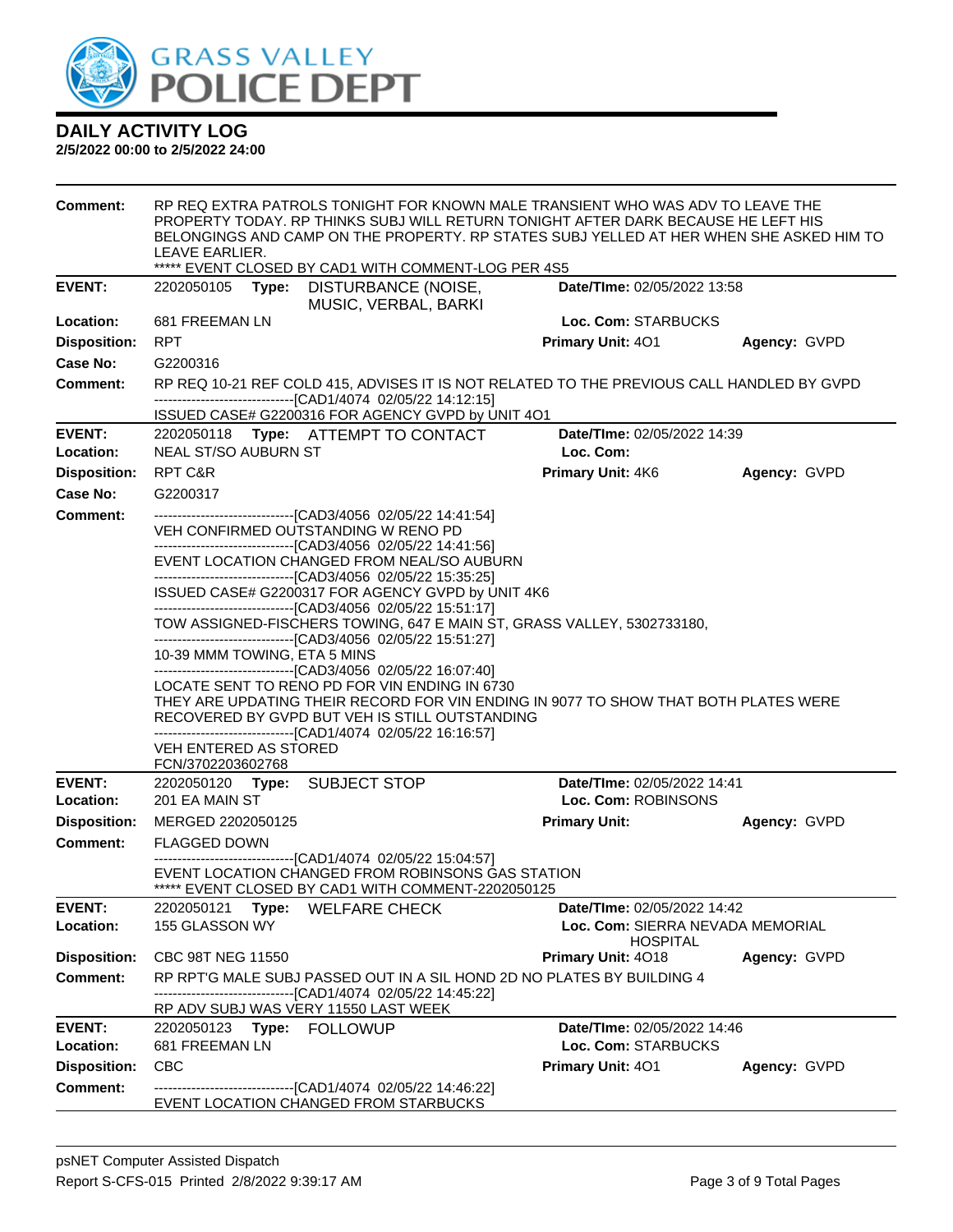

**2/5/2022 00:00 to 2/5/2022 24:00**

| <b>EVENT:</b>       | 2202050130                    |       | Type: 911 UNKNOWN<br>(HANGUPS, ABAN'S)                                                                                                     | Date/TIme: 02/05/2022 15:10    |              |
|---------------------|-------------------------------|-------|--------------------------------------------------------------------------------------------------------------------------------------------|--------------------------------|--------------|
| Location:           | 380 RAILROAD AV               |       | Loc. Com: HILLS FLAT LUMBER                                                                                                                |                                |              |
| <b>Disposition:</b> | <b>HBD</b>                    |       |                                                                                                                                            | <b>Primary Unit:</b>           | Agency: GVPD |
| <b>Comment:</b>     | 911 OPEN LINE, NOTHING HEARD  |       |                                                                                                                                            |                                |              |
|                     |                               |       | --------------------------------[CAD3/4056 02/05/22 15:24:33]                                                                              |                                |              |
|                     |                               |       | EVENT LOCATION CHANGED FROM LAT: 39.22129300 LONG: -121.048275 GRASS VALLEY<br>------------------------------[CAD3/4056 02/05/22 15:24:37] |                                |              |
|                     | C4 ON CALLBACK                |       |                                                                                                                                            |                                |              |
|                     | ***** EVENT CLOSED BY CAD3    |       |                                                                                                                                            |                                |              |
| <b>EVENT:</b>       |                               |       | 2202050131 Type: 911 UNKNOWN                                                                                                               | Date/TIme: 02/05/2022 15:11    |              |
| Location:           | 165 MILL ST                   |       | (HANGUPS, ABAN'S)                                                                                                                          | Loc. Com: DEL ORO 530 272 1646 |              |
| <b>Disposition:</b> | <b>HBD</b>                    |       |                                                                                                                                            | <b>Primary Unit:</b>           | Agency: GVPD |
| Comment:            | 911 OPEN LINE W HANGUP        |       |                                                                                                                                            |                                |              |
|                     |                               |       | -------------------------------[CAD3/4056 02/05/22 15:26:30]                                                                               |                                |              |
|                     |                               |       | EVENT LOCATION CHANGED FROM LAT: 39.21731800 LONG: -121.063242 GRASS VALLEY                                                                |                                |              |
|                     | <b>C4 ON CALLBACK</b>         |       | -------------------------------[CAD3/4056 02/05/22 15:26:36]                                                                               |                                |              |
|                     | ***** EVENT CLOSED BY CAD3    |       |                                                                                                                                            |                                |              |
| <b>EVENT:</b>       |                               |       | 2202050139 Type: WELFARE CHECK                                                                                                             | Date/TIme: 02/05/2022 15:35    |              |
| Location:           | <b>167 S AUBURN ST</b>        |       |                                                                                                                                            | Loc. Com: NETWORK REAL ESTATE  |              |
| <b>Disposition:</b> | CBC SUBJ C4 MOVING ALONG 98T  |       |                                                                                                                                            | <b>Primary Unit: 401</b>       | Agency: GVPD |
| <b>Comment:</b>     |                               |       | CALFIRE ADV SUBJ ASLEEP IN THE PARKING LOT. WAS XFER FROM CHP. CALFIRE NOT RESPONDING                                                      |                                |              |
|                     |                               |       | ------------------------------[CAD1/4074_02/05/22 15:49:06]<br>EVENT LOCATION CHANGED FROM 105 NEAL ST GV                                  |                                |              |
| <b>EVENT:</b>       |                               |       | 2202050142 Type: CITIZEN ASSIST (CIVIL                                                                                                     | Date/TIme: 02/05/2022 15:53    |              |
|                     |                               |       | STANDBY'S, LOCKOUT                                                                                                                         |                                |              |
| Location:           | 681 FREEMAN LN                |       |                                                                                                                                            | Loc. Com: STARBUCKS            |              |
| <b>Disposition:</b> | <b>STANDBY</b>                |       | CBC SUBJ WILL CB CLOSER TO TIME FOR                                                                                                        | Primary Unit: 401              | Agency: GVPD |
| <b>Comment:</b>     | RP REQ 10-21 REF POSS STANDBY |       |                                                                                                                                            |                                |              |
| <b>EVENT:</b>       | 2202050146                    |       | Type: 911 UNKNOWN                                                                                                                          | Date/TIme: 02/05/2022 16:02    |              |
|                     |                               |       | (HANGUPS, ABAN'S)                                                                                                                          |                                |              |
| Location:           | 49/20 RAMP STATE/WE EMPIRE ST |       |                                                                                                                                            | Loc. Com:                      |              |
| <b>Disposition:</b> | <b>HBD</b>                    |       |                                                                                                                                            | <b>Primary Unit:</b>           | Agency: GVPD |
| <b>Comment:</b>     | 911 ABANDONED                 |       | --------------------------[CAD2/4051_02/05/22 16:02:43]                                                                                    |                                |              |
|                     |                               |       | EVENT LOCATION CHANGED FROM LAT: 39.23089000 LONG: -121.041462 GRASS VALLEY                                                                |                                |              |
|                     |                               |       | -------------------------------[CAD2/4051 02/05/22 16:02:54]                                                                               |                                |              |
|                     | ***** EVENT CLOSED BY CAD2    |       | ON CALLBACK, ACCIDENTAL MISDIAL CODE 4                                                                                                     |                                |              |
| <b>EVENT:</b>       | 2202050147 <b>Type:</b>       |       | <b>EXTRA PATROL</b>                                                                                                                        | Date/TIme: 02/05/2022 16:07    |              |
| Location:           | 660 MINNIE ST                 |       |                                                                                                                                            | Loc. Com: CONDON PARK          |              |
| <b>Disposition:</b> | AST                           |       |                                                                                                                                            | Primary Unit: 4S5              | Agency: GVPD |
| <b>Comment:</b>     |                               |       | RP REQG EXT PATROLS DUE TO SPEEDING WHI TOYT TUNDRA IN THE AREA                                                                            |                                |              |
| <b>EVENT:</b>       | 2202050148                    | Type: | <b>DRUGS (ANY NARCOTIC</b>                                                                                                                 | Date/TIme: 02/05/2022 16:10    |              |
| Location:           | 1963 NEVADA CITY HY           |       | <b>RELATED OFFENSE)</b>                                                                                                                    | Loc. Com: BOTTLE SHOP          |              |
| <b>Disposition:</b> | CBC SUBJ MOVED ALONG          |       |                                                                                                                                            | Primary Unit: 4S5              | Agency: GVPD |
| <b>Comment:</b>     |                               |       | TALL BLN TRANSIENT MALE NAMED DAVID IS SMOKING H&S BEHIND THE BSN                                                                          |                                |              |
| <b>EVENT:</b>       |                               |       |                                                                                                                                            | Date/TIme: 02/05/2022 16:15    |              |
|                     | 2202050149                    | Type: | ATTEMPT TO CONTACT                                                                                                                         |                                |              |

psNET Computer Assisted Dispatch

Report S-CFS-015 Printed 2/8/2022 9:39:17 AM Page 4 of 9 Total Pages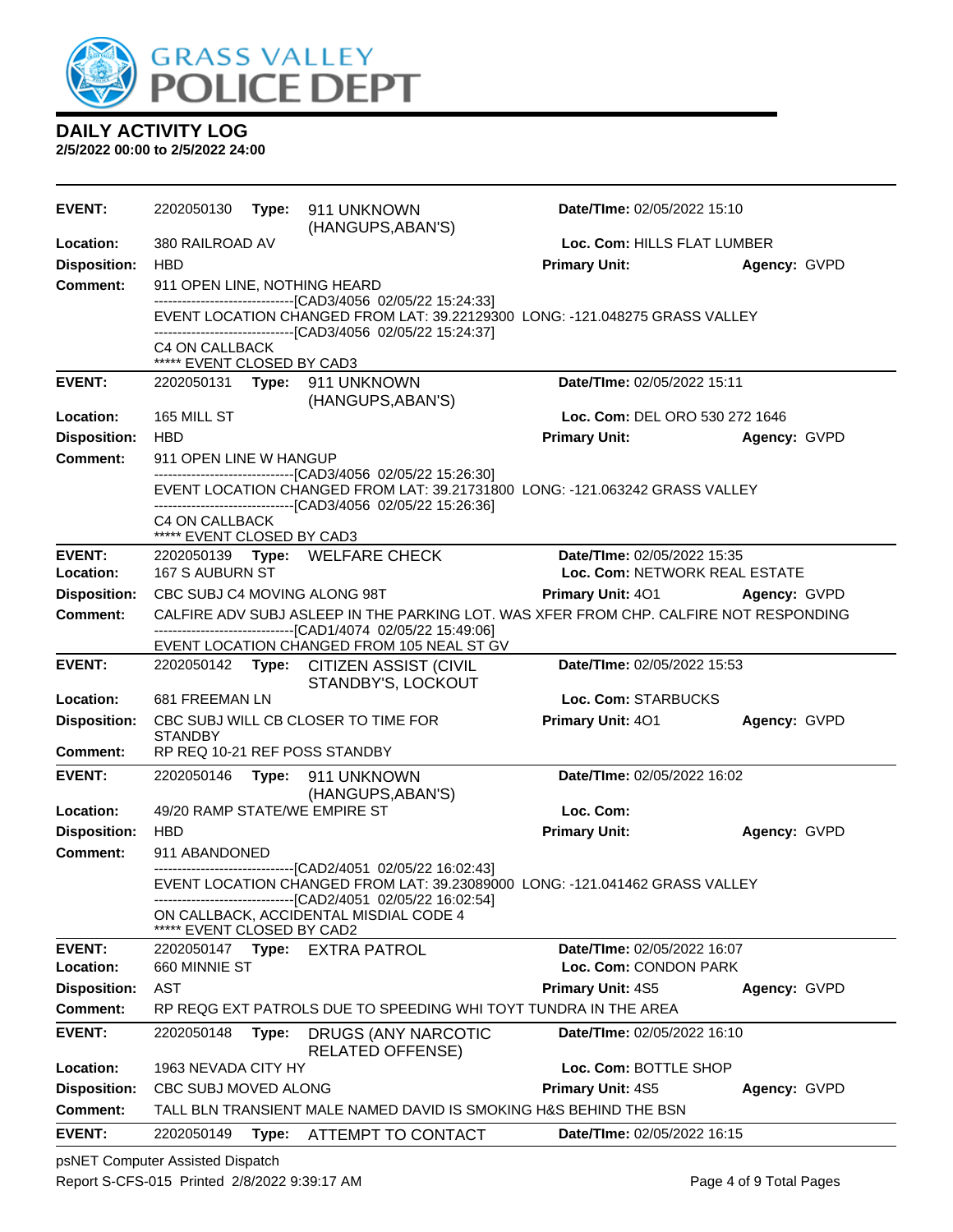

#### **DAILY ACTIVITY LOG 2/5/2022 00:00 to 2/5/2022 24:00**

**Location:** NEAL ST/SO AUBURN ST **Loc. Com: Disposition:** ARA CHARGES IN COMMENTS **Primary Unit:** 4O18 **Agency:** GVPD **Case No:** G2200318 **Comment:** 7G11528 BRO/PURPLE CHEVY S10 ------------------------------[CAD3/4056 02/05/22 16:17:29] CONFIRMED OUTSTANDING 10851 W EL DORADO CO ------------------------------[CAD1/4074 02/05/22 16:23:51] EVENT LOCATION CHANGED FROM NEAL/SO AUBURN ------------------------------[CAD2/4051 02/05/22 16:34:56] 1039 CHP ------------------------------[CAD1/4074 02/05/22 16:58:48] ISSUED CASE# G2200318 FOR AGENCY GVPD by UNIT 4O18 ------------------------------[CAD2/4051 02/05/22 17:06:35] TOW ASSIGNED-KILROYS, 800 E MAIN ST, GRASS VALLEY, 5302733495, ------------------------------[CAD2/4051 02/05/22 17:06:44] ETA DRIVETIME ------------------------------[CAD1/4074 02/05/22 17:33:05] LOCATE PLACED ------------------------------[CAD1/4074 02/05/22 18:25:43] AR BOOKED 10851VC, 496(D)PC, 529(A)PC, 11377HS, LOCAL 1036, PCSO 1036 X2 **EVENT:** 2202050155 **Type:** 911 UNKNOWN (HANGUPS,ABAN'S) **Date/TIme:** 02/05/2022 16:36 **Location:** 11352 E BENNETT **Loc. Com: Disposition:** HBD **Primary Unit: Agency:** GVPD **Comment:** 911 ABANDONED ------------------------------[CAD2/4051 02/05/22 16:37:32] EVENT LOCATION CHANGED FROM LAT: 39.22497300 LONG: -121.037503 GRASS VALLEY ------------------------------[CAD2/4051 02/05/22 16:37:37] ON CALLBACK, ACCIDENTAL CODE 4 \*\*\*\*\* EVENT CLOSED BY CAD2 **EVENT:** 2202050156 **Type:** THEFT (GRAND, PETTY, FROM MERCHANT) **Date/TIme:** 02/05/2022 16:41 **Location:** 10837 ROUGH & READY HIGHWAY **Loc. Com:** LYMAN GILMORE SCHOOL **Disposition:** CBC BIKE RETURNED **Primary Unit:** 4O1 **Agency:** GVPD **Comment:** 911 RPT'G SOMEONE JUST STOLE HIS BIKE, SU DRIVING A BRO CHEV S10 ALSO STOLE MONEY REQ PERSONAL CTC NEG PHONE BLU SCHWINN ------------------------------[CAD1/4074 02/05/22 17:11:16] RELATED TO CASE# G2200318 **EVENT:** 2202050158 **Type:** WELFARE CHECK **Date/TIme:** 02/05/2022 16:51 **Location:** 267 JOERSCHKE DR **Loc. Com: Disposition:** CBC NEG 11550 **Primary Unit:** 4S5 **Agency:** GVPD **Comment:** RP RPT'G MALE NODDING OFF IN A BLK TOYT PK, POSS H&S VEH RUNNING, MOUTH IS WIDE OPEN **EVENT:** 2202050164 **Type:** SUBJECT STOP **Date/TIme:** 02/05/2022 17:09 **Location:** 129 S AUBURN ST **Loc. Com:** GRASS VALLEY POLICE DEPARTMENT **Disposition:** CBC **Primary Unit:** 4K6 **Agency:** GVPD **Comment:** OW 1 BACK GATE ------------------------------[CAD1/4074 02/05/22 17:09:21] EVENT LOCATION CHANGED FROM GVPD **EVENT:** 2202050167 **Type:** DISTURBANCE (NOISE, MUSIC, VERBAL, BARKI **Date/TIme:** 02/05/2022 17:14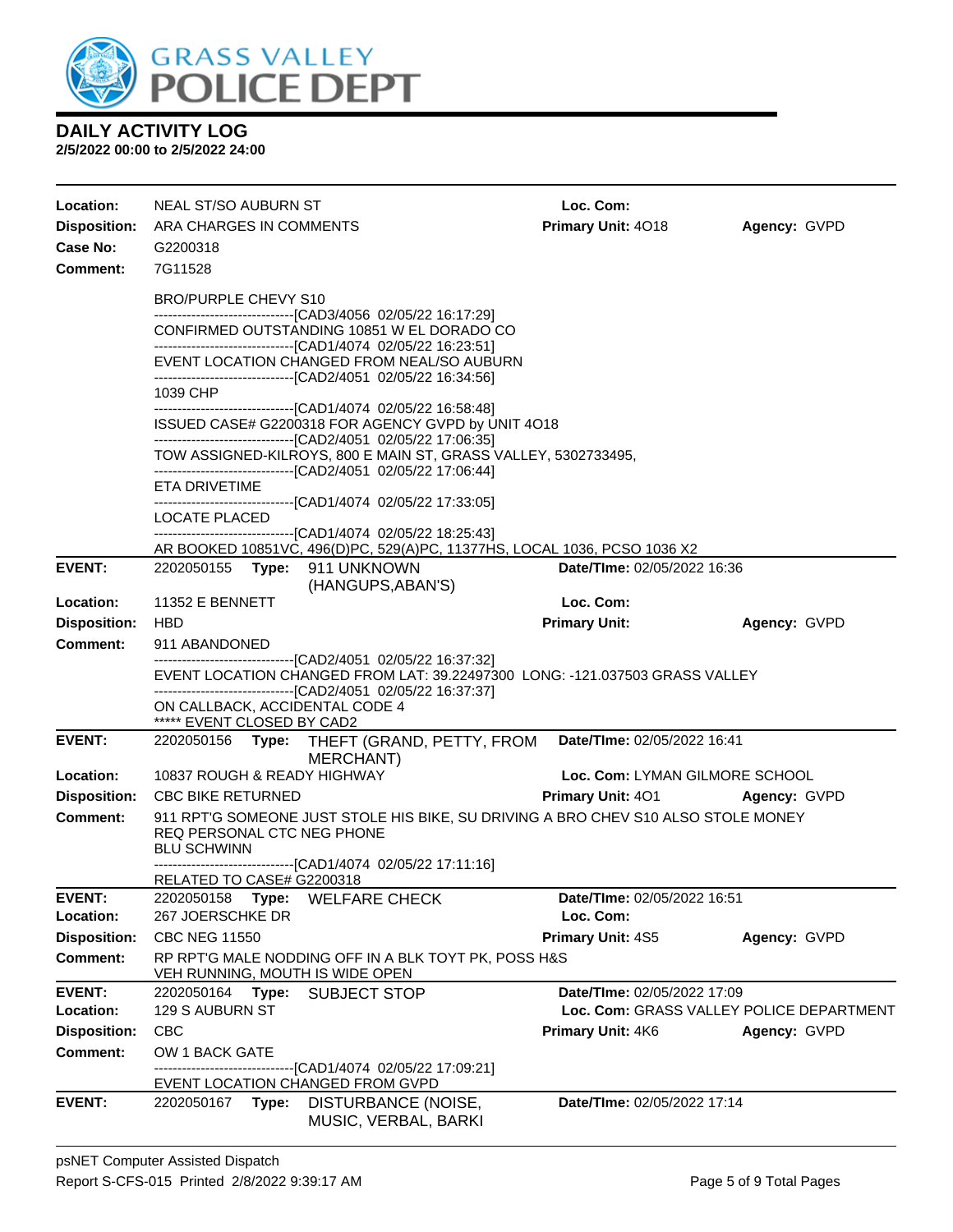

| Location:                  | 129 S AUBURN ST                                  |                                                                                                                                                                                            | Loc. Com: GRASS VALLEY POLICE DEPARTMENT          |              |
|----------------------------|--------------------------------------------------|--------------------------------------------------------------------------------------------------------------------------------------------------------------------------------------------|---------------------------------------------------|--------------|
| <b>Disposition:</b>        | <b>CBC</b>                                       |                                                                                                                                                                                            | Primary Unit: 4K6                                 | Agency: GVPD |
| <b>Comment:</b>            |                                                  | BRIEFLY SCREAMED AT 4K6 OVER THE FENCE                                                                                                                                                     |                                                   |              |
|                            | EVENT LOCATION CHANGED FROM GVPD                 | ------------------------------[CAD1/4074 02/05/22 17:14:47]                                                                                                                                |                                                   |              |
| <b>EVENT:</b>              | 2202050168 Type: SUBJECT STOP                    |                                                                                                                                                                                            | Date/TIme: 02/05/2022 17:18                       |              |
| Location:                  | OLD POST OFFICE                                  |                                                                                                                                                                                            | Loc. Com:                                         |              |
| <b>Disposition:</b>        | <b>CBC PROPERTY RETURNED</b>                     |                                                                                                                                                                                            | <b>Primary Unit: 4S5</b>                          | Agency: GVPD |
| Comment:                   | OW <sub>1</sub>                                  |                                                                                                                                                                                            |                                                   |              |
| <b>EVENT:</b>              | 2202050169 Type: SUBJECT STOP                    |                                                                                                                                                                                            | Date/TIme: 02/05/2022 17:21                       |              |
| Location:                  | 129 S AUBURN ST                                  |                                                                                                                                                                                            | Loc. Com: GRASS VALLEY POLICE DEPARTMENT          |              |
| <b>Disposition:</b>        | CBC                                              |                                                                                                                                                                                            | <b>Primary Unit: 401</b>                          | Agency: GVPD |
| <b>Comment:</b>            |                                                  | OW MALE HALF FROM EARLIER STARBUCKS CALL<br>------------------------[CAD1/4074_02/05/22 17:21:27]                                                                                          |                                                   |              |
|                            | EVENT LOCATION CHANGED FROM GVPD                 |                                                                                                                                                                                            |                                                   |              |
| <b>EVENT:</b><br>Location: | 2202050178 Type: WELFARE CHECK<br>1145 SUTTON WY |                                                                                                                                                                                            | Date/TIme: 02/05/2022 18:01<br>Loc. Com: GOODWILL |              |
| <b>Disposition:</b>        | CBC 98T                                          |                                                                                                                                                                                            | <b>Primary Unit: 4K6</b>                          | Agency: GVPD |
| Comment:                   |                                                  | RP RPTG HIS 20YOA SON IS 11550 IN THE LISED AREA. RP ADV SUBJ IS ALSO POSS HAVING MENTAL<br>HEALTH ISSUE TALKING ABOUT EVENTS THAT HAVENT HAPPENED.                                        |                                                   |              |
|                            |                                                  | WMA SHAGGY BRO HAIR LSW DRK OUTFIT HANGING OUT WITH A GIRL NAMES "ASHLEY"<br>------------------------------[CAD1/4074 02/05/22 18:03:40]                                                   |                                                   |              |
|                            | 4S5 ADV                                          |                                                                                                                                                                                            |                                                   |              |
| <b>EVENT:</b>              | 2202050180                                       | Type: RESTRAINING ORDERS (TRO,<br>OAH, CUSTODY, C                                                                                                                                          | Date/TIme: 02/05/2022 18:11                       |              |
| Location:                  | 867 SUTTON WY                                    |                                                                                                                                                                                            | Loc. Com: SAFEWAY                                 |              |
| <b>Disposition:</b>        | UTL WILL 1021 RP                                 |                                                                                                                                                                                            | Primary Unit: 4K6                                 | Agency: GVPD |
| Case No:                   | G2200319                                         |                                                                                                                                                                                            |                                                   |              |
| Comment:                   | <b>PARKING LOT</b>                               | MANAGER RPTG RESTRAINED SUBJ CAME INSIDE BOUGHT SUSHI AND LEFT. SUBJ LEFT TWD MIDDLE OF                                                                                                    |                                                   |              |
|                            | 4S5 ADV                                          | --------------------------------[CAD1/4074 02/05/22 18:17:15]                                                                                                                              |                                                   |              |
|                            | 4K6 TO HANDLE                                    | -------------------------------[CAD1/4074 02/05/22 18:23:38]                                                                                                                               |                                                   |              |
|                            |                                                  | -------------------------------[CAD1/4074 02/05/22 18:49:34]                                                                                                                               |                                                   |              |
|                            |                                                  | ISSUED CASE# G2200319-G2200319 FOR GVPD by UNIT 4K6                                                                                                                                        |                                                   |              |
| <b>EVENT:</b>              |                                                  | 2202050181 Type: CITIZEN ASSIST (CIVIL<br>STANDBY'S, LOCKOUT                                                                                                                               | Date/TIme: 02/05/2022 18:12                       |              |
| Location:                  | 200 DORSEY DR # 29                               |                                                                                                                                                                                            | Loc. Com:                                         |              |
| <b>Disposition:</b>        | <b>CBC</b>                                       |                                                                                                                                                                                            | Primary Unit: 401                                 | Agency: GVPD |
| <b>Comment:</b>            |                                                  | 911 REQG CIVIL STANDBY TO GET CLOTHING FROM APT RP GOT KICKED OUT OF BY GRANDMA. RP IS<br>STANDING BY AT GOLD RUN LAUNDRY ON E MAIN<br>----------------------[CAD3/4085_02/05/22_18:28:21] |                                                   |              |
|                            |                                                  | RP CALLED BACK OPN 911 LOOKING FOR AN OFFICER ETA. WHILE LL, OFFICER ARRIVED ON SCENE.                                                                                                     |                                                   |              |
| <b>EVENT:</b>              | Type:<br>2202050182                              | <b>CITIZEN ASSIST (CIVIL</b><br>STANDBY'S, LOCKOUT                                                                                                                                         | Date/TIme: 02/05/2022 18:26                       |              |
| Location:                  | 681 FREEMAN LN                                   |                                                                                                                                                                                            | Loc. Com: STARBUCKS                               |              |
| <b>Disposition:</b>        | <b>CBC</b>                                       |                                                                                                                                                                                            | Primary Unit: 4D13                                | Agency: GVPD |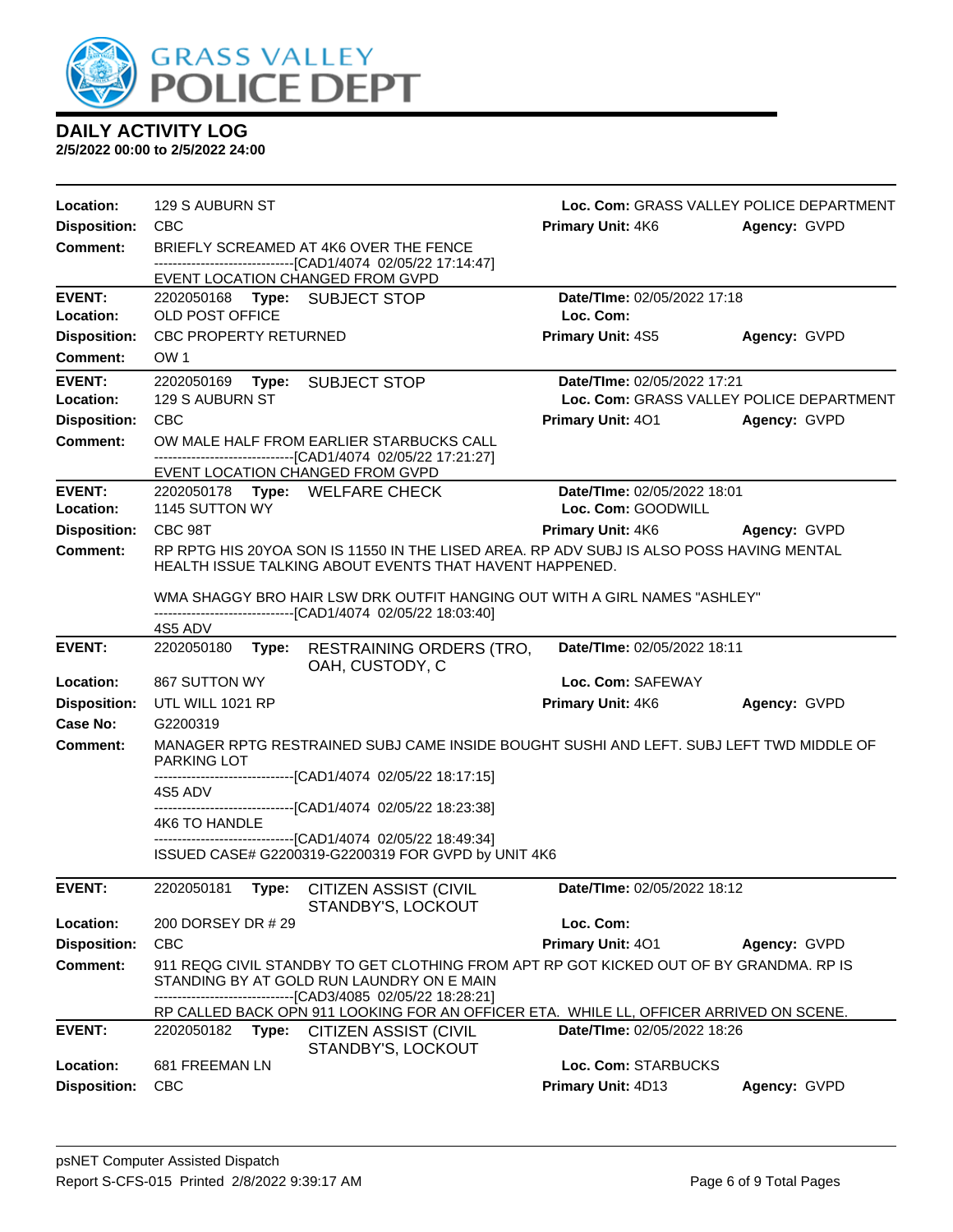

| Comment:            |                             |       | RP REQG CIVIL STANDBY FOR CUSTODY EXCHANGE                                                                                                                                                                                                                                                                                                                                                              |                                          |              |
|---------------------|-----------------------------|-------|---------------------------------------------------------------------------------------------------------------------------------------------------------------------------------------------------------------------------------------------------------------------------------------------------------------------------------------------------------------------------------------------------------|------------------------------------------|--------------|
|                     |                             |       | -------------------------------[CAD1/4074_02/05/22 18:38:33]<br>PER 4S5, NIGHT SHIFT TO HANDLE                                                                                                                                                                                                                                                                                                          |                                          |              |
|                     |                             |       | ------------------------------[4D13/MDT 02/05/22 19:27]                                                                                                                                                                                                                                                                                                                                                 |                                          |              |
|                     |                             |       | CONTACT MADE WITH THE RP. RP STATED THAT THE EXCHANGED HAD ALREADY HAPPENED. RP WAS<br>GIVEN PROPER INORMATION REGARDING COURT.                                                                                                                                                                                                                                                                         |                                          |              |
| <b>EVENT:</b>       | 2202050185                  |       | Type: RESTRAINING ORDERS (TRO,<br>OAH, CUSTODY, C                                                                                                                                                                                                                                                                                                                                                       | Date/TIme: 02/05/2022 18:39              |              |
| Location:           | 1262 SUTTON WY              |       |                                                                                                                                                                                                                                                                                                                                                                                                         | Loc. Com: HOSPITALITY HOUSE 530 271 7144 |              |
| <b>Disposition:</b> | <b>CBC</b>                  |       |                                                                                                                                                                                                                                                                                                                                                                                                         | <b>Primary Unit: 4K6</b>                 | Agency: GVPD |
| <b>Comment:</b>     |                             |       | RP RPTG MOTHER OF RPS CHILD IS REFUSING TO EXCHANGE CHILD PER CUSTODY AGREEMENT. MOTHER<br>IS STAYING AT ABOVE LOCATION W/ J                                                                                                                                                                                                                                                                            |                                          |              |
|                     |                             |       | -------------------------------[4K6/MDT 02/05/22 19:32]<br>RP NOT ANSWERING PHONE AND VM FULL. PER HH STAFF, OTHER HALF IS NOT RESIDING THERE. GVPD<br>ALSO HAS NO CONTACTS WITH EITHER PARTY.                                                                                                                                                                                                          |                                          |              |
|                     | CBC UNTIL RP CALLS BACK     |       |                                                                                                                                                                                                                                                                                                                                                                                                         |                                          |              |
| <b>EVENT:</b>       | 2202050191                  |       | Type: RESTRAINING ORDERS (TRO,<br>OAH, CUSTODY, C                                                                                                                                                                                                                                                                                                                                                       | Date/TIme: 02/05/2022 19:21              |              |
| Location:           | 228 SUTTON WY #101          |       |                                                                                                                                                                                                                                                                                                                                                                                                         | Loc. Com:                                |              |
| <b>Disposition:</b> | <b>CBC</b>                  |       |                                                                                                                                                                                                                                                                                                                                                                                                         | Primary Unit: 4011                       | Agency: GVPD |
| <b>Comment:</b>     |                             |       | RP REQ 1021 TO REPORTING RO VIOLATION THROUGH FACEBOOK                                                                                                                                                                                                                                                                                                                                                  |                                          |              |
|                     | PER CLETS HIT DVRO UNSERVED |       | -------------------------------[CAD1/4106 02/05/22 19:24:17]<br>------------------------------[4O11/MDT 02/05/22 19:38]                                                                                                                                                                                                                                                                                 |                                          |              |
|                     | DOCUMENTED. CBC.            |       | RO NOT SERVED. RP UNAWARE OF SUSPECTS CURRENT WHEREABOUTS. REQUSEST INCIDENT BE                                                                                                                                                                                                                                                                                                                         |                                          |              |
| <b>EVENT:</b>       | 2202050194                  | Type: | DISTURBANCE (NOISE,<br>MUSIC, VERBAL, BARKI                                                                                                                                                                                                                                                                                                                                                             | Date/TIme: 02/05/2022 19:33              |              |
| Location:           | 105 NEAL ST                 |       |                                                                                                                                                                                                                                                                                                                                                                                                         | Loc. Com: SAFEWAY                        |              |
| <b>Disposition:</b> | <b>RPT</b>                  |       |                                                                                                                                                                                                                                                                                                                                                                                                         | Primary Unit: 4020                       | Agency: GVPD |
| <b>Case No:</b>     | G2200320                    |       |                                                                                                                                                                                                                                                                                                                                                                                                         |                                          |              |
| Comment:            | SEDAN, APPROX 5 AGO.        |       | RP REPORTING GROUP OF J'S HAVE BEEN HARRASSING HER AND HER SON, THEY THREW SOMETHING AT<br>HER CAR, THEN TOOK OFF ON FOOT. RP STATES THERE IS SOMETHING ALL OVER HER CAR, SHE IS<br>PARKED IN GOL NISSAN IFO DOMINOES. J'S LEFT IN THE DIRECTION OF THE FAIRGROUND IN A SIL HOND<br>--------------------------------[CAD2/4051 02/05/22 19:50:12]<br>ISSUED CASE# G2200320 FOR AGENCY GVPD by UNIT 4O20 |                                          |              |
| <b>EVENT:</b>       |                             |       | 2202050195    Type: 911    UNKNOWN                                                                                                                                                                                                                                                                                                                                                                      | Date/TIme: 02/05/2022 19:34              |              |
|                     |                             |       | (HANGUPS, ABAN'S)                                                                                                                                                                                                                                                                                                                                                                                       |                                          |              |
| Location:           | 228 DEPOT # D               |       |                                                                                                                                                                                                                                                                                                                                                                                                         | Loc. Com:                                |              |
| <b>Disposition:</b> | <b>CBC</b>                  |       |                                                                                                                                                                                                                                                                                                                                                                                                         | <b>Primary Unit: 4D13</b>                | Agency: GVPD |
| Comment:            |                             |       | 911 OPEN LINE POSS CHILDREN OR TV IN BACKGROUND LINE DISCONNECTED<br>-------------------------------[CAD1/4106_02/05/22 19:35:48]                                                                                                                                                                                                                                                                       |                                          |              |
|                     | VM LEFT ON CB               |       |                                                                                                                                                                                                                                                                                                                                                                                                         |                                          |              |
|                     |                             |       | --------------------------------[CAD1/4106 02/05/22 19:36:25]<br>ONLY HIST W NUM IS 415 AT 228 DEPOT ST APT D IN 2021                                                                                                                                                                                                                                                                                   |                                          |              |
|                     |                             |       | --------------------------------[CAD2/4051 02/05/22 20:06:04]                                                                                                                                                                                                                                                                                                                                           |                                          |              |
|                     |                             |       | EVENT LOCATION CHANGED FROM LAT: 39.22754800 LONG: -121.068316 GRASS VALLEY                                                                                                                                                                                                                                                                                                                             |                                          |              |
|                     |                             |       | -------------------------------[CAD2/4051 02/05/22 20:06:10]<br>EVENT LOCATION CHANGED FROM LAT: 39.22754800 LONG: -121.068316 GRASS VALLEY                                                                                                                                                                                                                                                             |                                          |              |
| <b>EVENT:</b>       | 2202050214                  |       | Type: FOLLOWUP                                                                                                                                                                                                                                                                                                                                                                                          | Date/TIme: 02/05/2022 21:24              |              |
| <b>Disposition:</b> | <b>CBC</b>                  |       |                                                                                                                                                                                                                                                                                                                                                                                                         | Primary Unit: 4K6                        | Agency: GVPD |
| <b>Comment:</b>     |                             |       |                                                                                                                                                                                                                                                                                                                                                                                                         |                                          |              |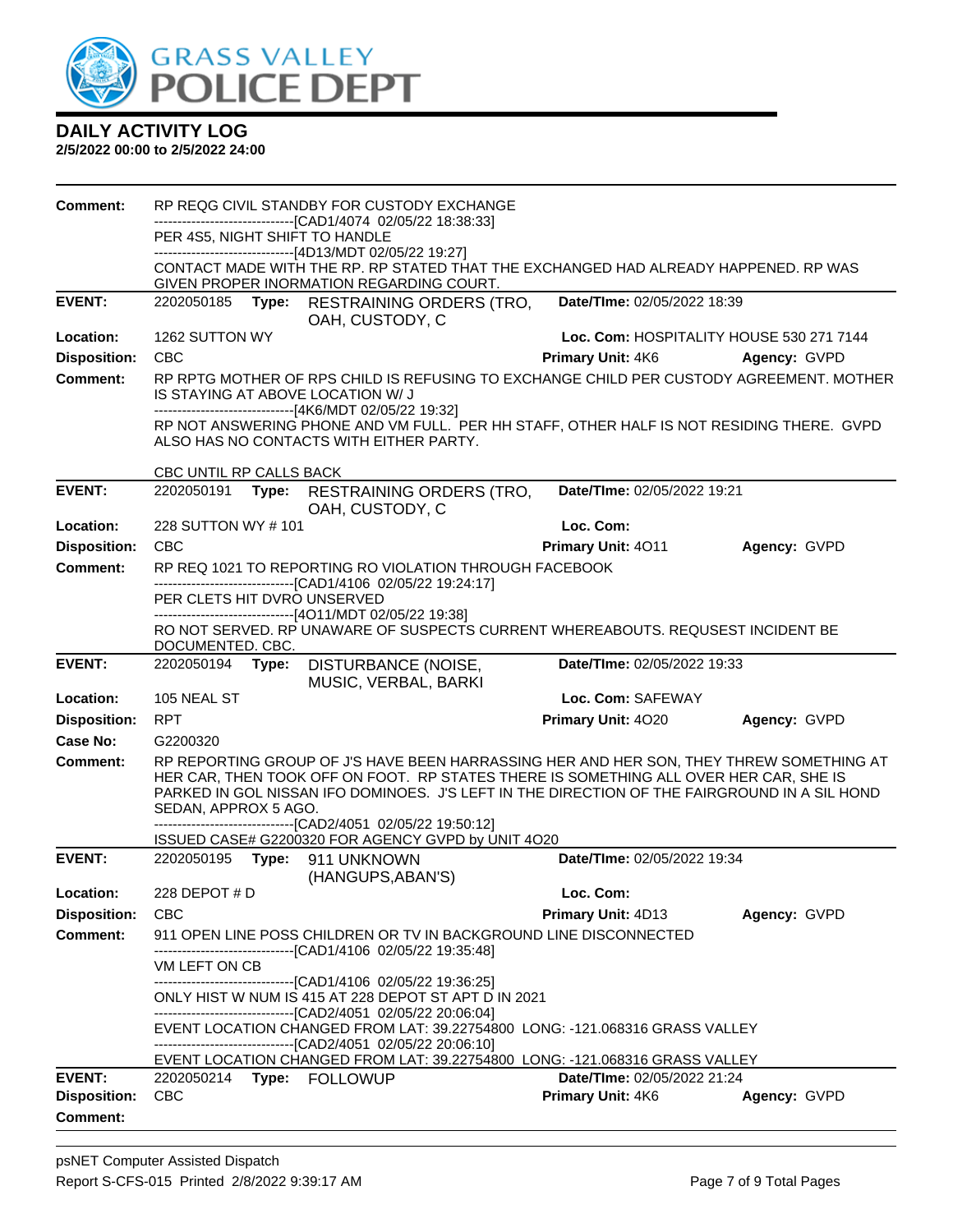

| <b>EVENT:</b>       | 2202050216                                                                                                                                             |       | Type: ALARMS (SILENT, AUDIBLE,<br><b>COMMERCIAL, RES</b>                                                                                                                                               | Date/TIme: 02/05/2022 21:33            |              |
|---------------------|--------------------------------------------------------------------------------------------------------------------------------------------------------|-------|--------------------------------------------------------------------------------------------------------------------------------------------------------------------------------------------------------|----------------------------------------|--------------|
| Location:           | 148 OLYMPIA PARK RD                                                                                                                                    |       |                                                                                                                                                                                                        | Loc. Com: NORCAL RIDERS CHOICE         |              |
| <b>Disposition:</b> | FA                                                                                                                                                     |       |                                                                                                                                                                                                        | Primary Unit: 4011                     | Agency: GVPD |
| <b>Comment:</b>     | AUD, SIDE DOOR, NEG RESP                                                                                                                               |       |                                                                                                                                                                                                        |                                        |              |
| <b>EVENT:</b>       | 2202050220                                                                                                                                             | Type: | <b>SUSPICIOUS CIRCUMSTANCE</b><br>(VEHICLE, PERSON                                                                                                                                                     | Date/TIme: 02/05/2022 21:53            |              |
| Location:           | 1801 EA MAIN ST                                                                                                                                        |       |                                                                                                                                                                                                        | Loc. Com: JACK IN THE BOX 530 272 3041 |              |
| <b>Disposition:</b> | <b>CIT</b>                                                                                                                                             |       |                                                                                                                                                                                                        | Primary Unit: 4011                     | Agency: GVPD |
| <b>Case No:</b>     | G2200321                                                                                                                                               |       |                                                                                                                                                                                                        |                                        |              |
| <b>Comment:</b>     | 911 REPORTING A MALE IN A GREY DODGE PICKUP PASSED OUT IN THE VEH IN THE DRIVE THROUGH<br>-------------------------------[CAD1/4106 02/05/22 21:53:19] |       |                                                                                                                                                                                                        |                                        |              |
|                     |                                                                                                                                                        |       | PER RP THERE IS A CHILD IN THE BACK SEAT<br>-------------------------------[CAD1/4106 02/05/22 21:53:51]                                                                                               |                                        |              |
|                     |                                                                                                                                                        |       | PER RP VEH IS IN THE MIDDLE OF THE DRIVETHROUGH<br>-------------------------------[CAD2/4051 02/05/22 22:30:55]                                                                                        |                                        |              |
|                     |                                                                                                                                                        |       | ISSUED CASE# G2200321 FOR AGENCY GVPD by UNIT 4O11<br>-------------------------------[CAD3/4085 02/05/22 22:46:31]                                                                                     |                                        |              |
|                     |                                                                                                                                                        |       | TOW ASSIGNED-CELESTIAL VALLEY TOWING, 875 IDAHO MARYLAND DR, GRASS VALLEY, 5302723353,<br>-------------------------------[CAD2/4051 02/05/22 23:16:39]                                                 |                                        |              |
|                     |                                                                                                                                                        |       | PER 4011, VEH IS PARKED IN DANCE STUDIO PARKING LOT. WILL BRING OVER KEYS AND 180 WHEN CLEAR<br>-------------------------------[CAD2/4051 02/05/22 23:20:33]                                           |                                        |              |
|                     | 1039 CELESTIAL W/ UPDATE                                                                                                                               |       | -------------------------------[CAD2/4051 02/05/22 23:38:55]                                                                                                                                           |                                        |              |
|                     | FCN/3702203603993                                                                                                                                      |       |                                                                                                                                                                                                        |                                        |              |
|                     |                                                                                                                                                        |       |                                                                                                                                                                                                        |                                        |              |
| <b>EVENT:</b>       | 2202050222                                                                                                                                             | Type: | THEFT (GRAND, PETTY, FROM                                                                                                                                                                              | Date/TIme: 02/05/2022 22:19            |              |
| Location:           | 421 FRENCH AV                                                                                                                                          |       | <b>MERCHANT)</b>                                                                                                                                                                                       | Loc. Com:                              |              |
| <b>Disposition:</b> | <b>RPT</b>                                                                                                                                             |       |                                                                                                                                                                                                        | Primary Unit: 4K6                      | Agency: GVPD |
| <b>Case No:</b>     | G2200322                                                                                                                                               |       |                                                                                                                                                                                                        |                                        |              |
| <b>Comment:</b>     |                                                                                                                                                        |       | RP REPORTING SUBJS JUST STOLE A GENERATOR AND ARE CURRENTLY AT 421 FRENCH AVENUE                                                                                                                       |                                        |              |
|                     |                                                                                                                                                        |       | ------------------------------[CAD1/4106 02/05/22 22:20:07]<br>PER RP NEG DESCRIPTION OF SUBJS, PER RP YELLOW GENERATOR. PER NEIGHBOR GENERATOR WAS<br>STOLEN AN HOUR AGO BUT SUBJS ARE STILL ON SCENE |                                        |              |
|                     |                                                                                                                                                        |       | ------------------------------[CAD1/4106 02/05/22 22:20:31]<br>RP IS ENRT FROM DORSEY DRIVE ETA 10 MINS. RP IN A GREY CHEVY AVALANCE                                                                   |                                        |              |
|                     |                                                                                                                                                        |       | -------------------------[CAD1/4106_02/05/22 22:21:36]<br>PER RP HE WILL NOT CONTACT SUBJS BUT WILL BE IN THE AREA WAITING IN HIS VEH. WILL BE WAITING<br>FOR 1021 FROM LE BEFORE GOING TO ADDRESS     |                                        |              |
|                     |                                                                                                                                                        |       | ------------------------------[CAD2/4051 02/05/22 22:26:26]<br>EVENT LOCATION CHANGED FROM 418 FRENCH AV GV                                                                                            |                                        |              |
|                     |                                                                                                                                                        |       | -------------------------------[CAD2/4051_02/05/22 22:36:55]<br>ISSUED CASE# G2200322 FOR AGENCY GVPD by UNIT 4K6                                                                                      |                                        |              |
|                     | <b>CASE TAKEN FOR 490.2</b>                                                                                                                            |       | ------------------------------[4K6/MDT 02/05/22 22:43]                                                                                                                                                 |                                        |              |
|                     | RP REQ EXT PATROLS AT RESD.                                                                                                                            |       |                                                                                                                                                                                                        |                                        |              |
| <b>EVENT:</b>       | 2202050226                                                                                                                                             | Type: | DISTURBANCE (NOISE,<br>MUSIC, VERBAL, BARKI                                                                                                                                                            | Date/TIme: 02/05/2022 23:09            |              |
| Location:           | 131 MILL ST                                                                                                                                            |       |                                                                                                                                                                                                        | Loc. Com: LA TE DA                     |              |
| <b>Disposition:</b> | <b>RPT</b>                                                                                                                                             |       |                                                                                                                                                                                                        | Primary Unit: 4020                     | Agency: GVPD |